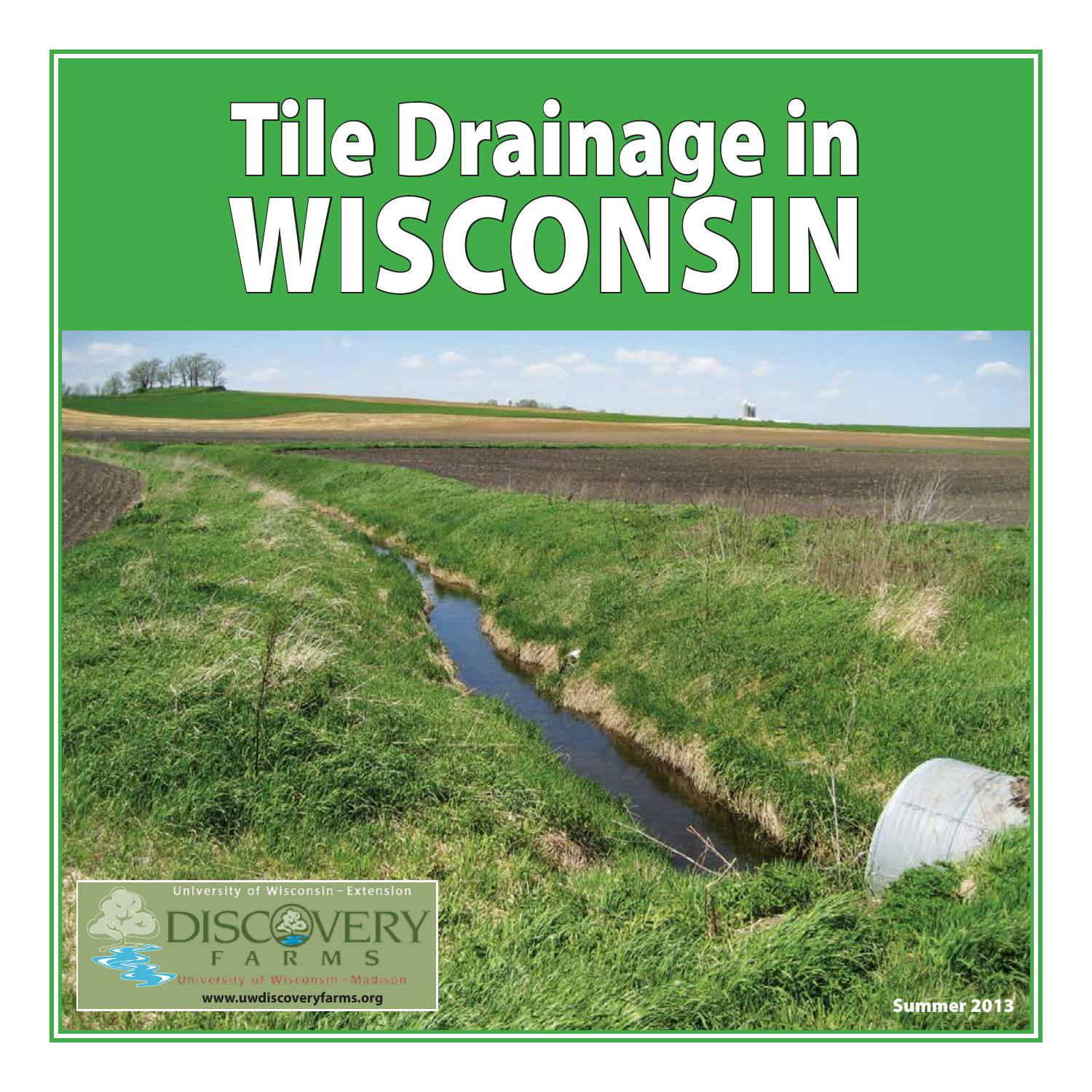

## **Understanding and Locating Tile Drainage Systems**

Subsurface drainage is used for agricultural, residential and industrial purposes to remove excess water from poorly drained land. An important feature statewide, drainage enhances Wisconsin agricultural systems, especially in years with high precipitation. Drainage systems improve timeliness of field operations, enhance growing conditions for crop production, increase crop yields on poorly drained soils and reduce yield variability. In addition to agronomic benefits, subsurface drainage can improve soil quality by decreasing soil erosion and compaction.

To maintain agricultural productivity and protect water quality, producers, consultants and agency personnel must understand tile drainage, locate drainage systems and properly maintain them.

"Once the tiles are located, producers or consultants should develop accurate maps and keep copies (both electronic and paper) in a secure file system. Modifications to existing systems or the installation of new tiles should also be identified. Your local Land Conservation Departments should be able to provide copies of aerial photos or base maps."

#### **Tile Drainage Systems in Wisconsin**

Subsurface drainage is not a new management practice. Evidence of these systems dates as far back as ancient Rome. In Wisconsin, drainage systems were originally constructed using short (1-foot) segments of clay or cylindrical concrete "tiles." Tiles were initially installed manually, requiring hand excavation. Modern drain tiles are corrugated, perforated plastic pipes typically installed mechanically using a trencher. These plastic pipes

are available in a variety of diameters to accommodate different flow rates. They are typically installed at a depth of 3 to 6 feet below the soil surface and discharge into drainage ditches, streams or wetlands.

The majority of tile-drained land in Wisconsin is located in the eastern and southern portions of the state **(Figure 1)**, although county records indicate that tile drainage is prevalent statewide. Tile drainage systems in Wisconsin differ from systems in other eastern corn-belt states, such as Indiana, Ohio, Illinois and Iowa. Tile drained soils in these states are often large, flat, poorly drained areas where tiles are installed in a uniform or grid pattern. In Wisconsin's rolling landscape, tile drains are often installed in a random pattern, following depressional areas.

Two primary factors influencing tile system design in Wisconsin are soil type and topography. In eastern Wisconsin, mediumtextured silt (loess) soils

overlay fine-textured glacial material **(Figure 2)**. In these soils water drains freely through the upper part of the soil profile (typically 3 to 8 inches), but the more restrictive sub-soil impedes downward water movement. This results in saturation of the upper portion of the soil profile. Tile drainage is needed in these soils to eliminate seasonally high water tables. In the unglaciated, or "Driftless" region of southwest Wisconsin, tiles are used to drain springs and sidehill seeps that saturate upland

portions of the landscape. Tile drains are also installed to drain closed depressional areas throughout the state. And they are used to drain areas with perched water tables or sand lenses causing seasonally high water tables. In addition, producers use tiles to drain organic "muck" soils for improved agricultural production.



**Figure 1: Extent of subsurface drainage (1992).**

**Source: 1992 NRI: 1992 Census of Agriculture; Gary Sands, Agricultural Drainage 101.**



#### **Locating Tile Drains**

Knowing the location and extent of tile drains is a challenge facing producers, consultants and agency personnel. Records of main, lateral and outlet tile locations are often lacking. To properly use and maintain an existing tile drainage system, producers must



**Figure 2: Typical eastern Wisconsin soil profile**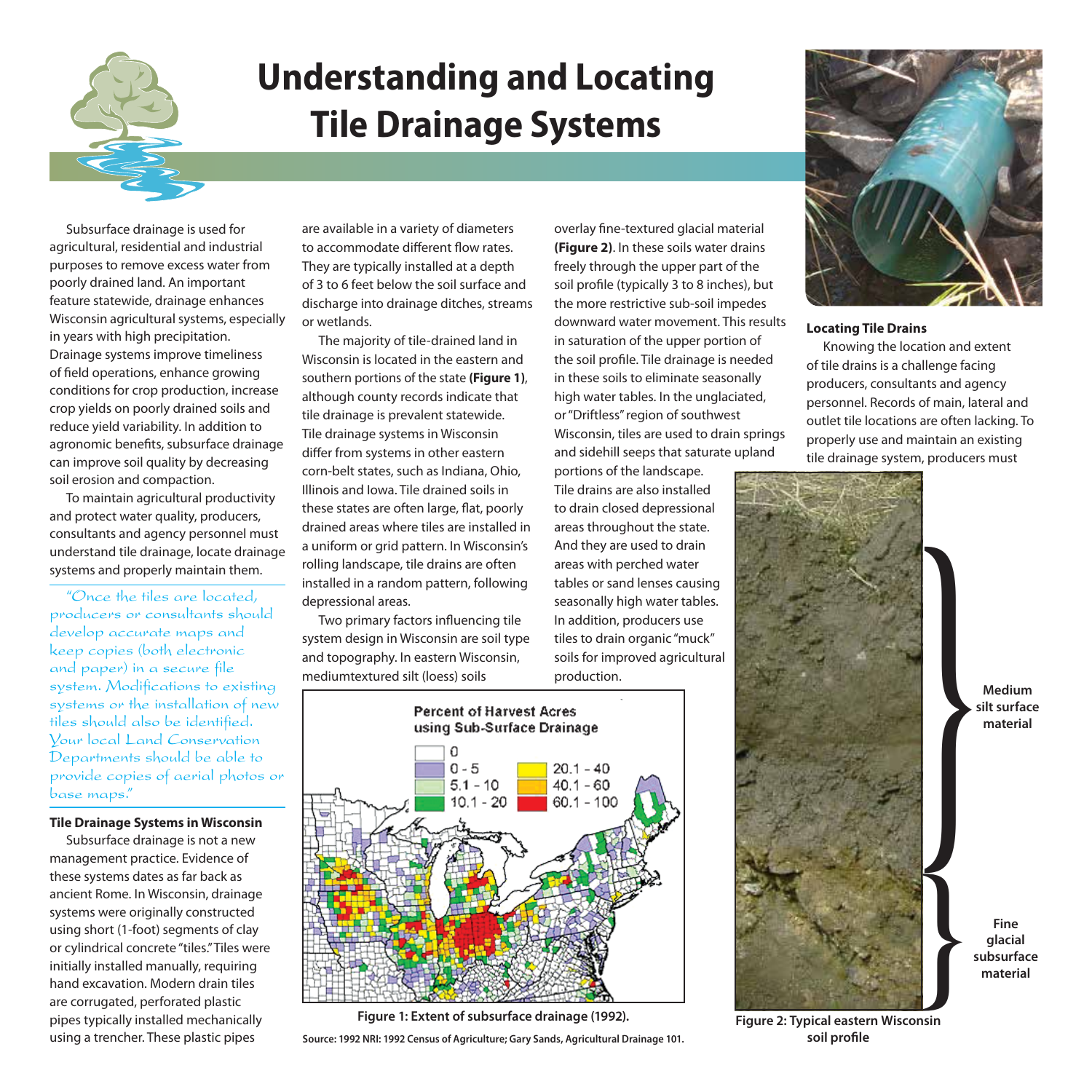

be able to locate tile lines and outlets. Although it is often hard to identify old tile systems in agricultural settings, there are a number of resources available to help. The local Natural Resources Conservation Service (NRCS) or Land Conservation Department (LCD) offices may have maps or other materials if a previous land owner worked with these agencies. Information from these maps should be field-verified.

There are also three readily identifiable drainage features that can indicate the presence of tiles: vents, surface inlets and outlets. Modern tile systems often include vents to increase water removal

efficiency and maintain atmospheric pressure within the drain system. Air vents consist of a perforated orange or white pipe protruding a few feet above the ground **(Figure 3)**. Surface water inlets look similar to air vents and are typically installed in low areas lacking a surface outlet. Surface inlets are designed with aboveground openings to allow surface water to directly enter tiles. Producers must take special care when applying manure, fertilizers and chemicals close to inlets, given the high potential for direct entry into the system and into



**Figure 3: Typical tile vents/surface inlets. Figure 4: Typical tile outlet for discharge into soil or water.**

#### surface waters.

Another identifiable feature is a tile outlet, where the tile system discharges to drainage ditches, waterways, streams and/or wetlands **(Figure 4)**. Tile outlets should be located and marked in the field for future reference. Producers should inspect outlets and clear debris that could impede flow. A sink hole can occur when a tile outlet is blocked. Blockage creates back pressure within the tile, and the surrounding soil becomes saturated. When the pressure within the drain drops, the saturated soil next to the pipe will get sucked into the tile, resulting in a sink hole. Sink

holes can also result from large  $($  > 10x) changes in tile line grade or when the flow velocity exceeds approximately 4 feet per second.

Newer technologies, such as monochrome and color infrared aerial photographs **(Figure 5)**, can be useful in mapping tile lines. Aerial maps from NRCS soil surveys may show tile line locations by differences in soil color. There is a period of time shortly after spring frost-out where drain locations will appear lighter in color than the surrounding soil because drained soils dry more quickly. Advances in ground penetrating radar, geomagnetic surveying, electromagnetic induction, resistivity and other emerging technologies will likely result in more effective and efficient methods of locating subsurface drains.

There are less scientific methods used by drainage professionals to locate existing tile drains. Observing soil moisture and crop growth patterns at various periods and conditions can be useful in identifying existing tile lines. In most instances, growth and yield of crops are enhanced directly over tile lines in both dry and wet years due to improved soil aeration, moisture conditions, biological activity and chemical factors. The following conditions may be used to help to identify existing tiles:

1. During and just after snowmelt, water



**Source: Verma, A. , R. Cooke and L. Wendte. 1996. Mapping Figure 5: Monochrome and color infrared aerial photos showing tile locations. Source: USDA-NRCS Web Soil Survey**

**subsur face drainage systems with color infrared aerial photographs. In Proc. of the America Water Resources Association Symposium on GIS and Water Resources. AWRA. Ft . Lauderdale, Fl.**

will pond in fields. As these localized ponds begin to disappear, drier soil conditions will appear over tile compared to the surrounding soils. This condition may last from a few hours to a few days.

- 2. From April to June, drier soil conditions will appear over tiles compared to the rest of the field immediately after a significant precipitation event (usually over 0.5 inches of rain). This will last only 2 to 3 hours after the precipitation event.
- 3. If June conditions are wet and cool, knee-high corn will often be a deeper green color over tile lines due to improved moisture environment and nutrient availability.
- 4. Watch the dew on the alfalfa at sunrise (facing east). Tile line locations will reflect more sunlight, attributed to greater leaf density over tiles.
- 5. During moisture deficient conditions, deep-rooted crops such as alfalfa will be taller over tile lines than in the rest of the field. This is due to extended moisture availability closer to tiles.
- 6. When soybeans first start blossoming, the plants over tile lines will flower up to a week earlier due to accelerated plant growth and maturity.
- 7. In fields with foxtail, the weed will be absent over tiles since foxtail favors conditions with compacted soils and excess moisture.
	- 8. Review of GPS yield monitoring data can indicate yield increases on short, localized areas over tile lines in corn and soybeans during both wet and dry years.

If you are having trouble locating tile drains using standard methods, contact your local drainage professional for assistance. Once tiles have been located, develop accurate maps and keep them in electronic and paper formats. Always record modifications to existing systems or the installation of new tiles.

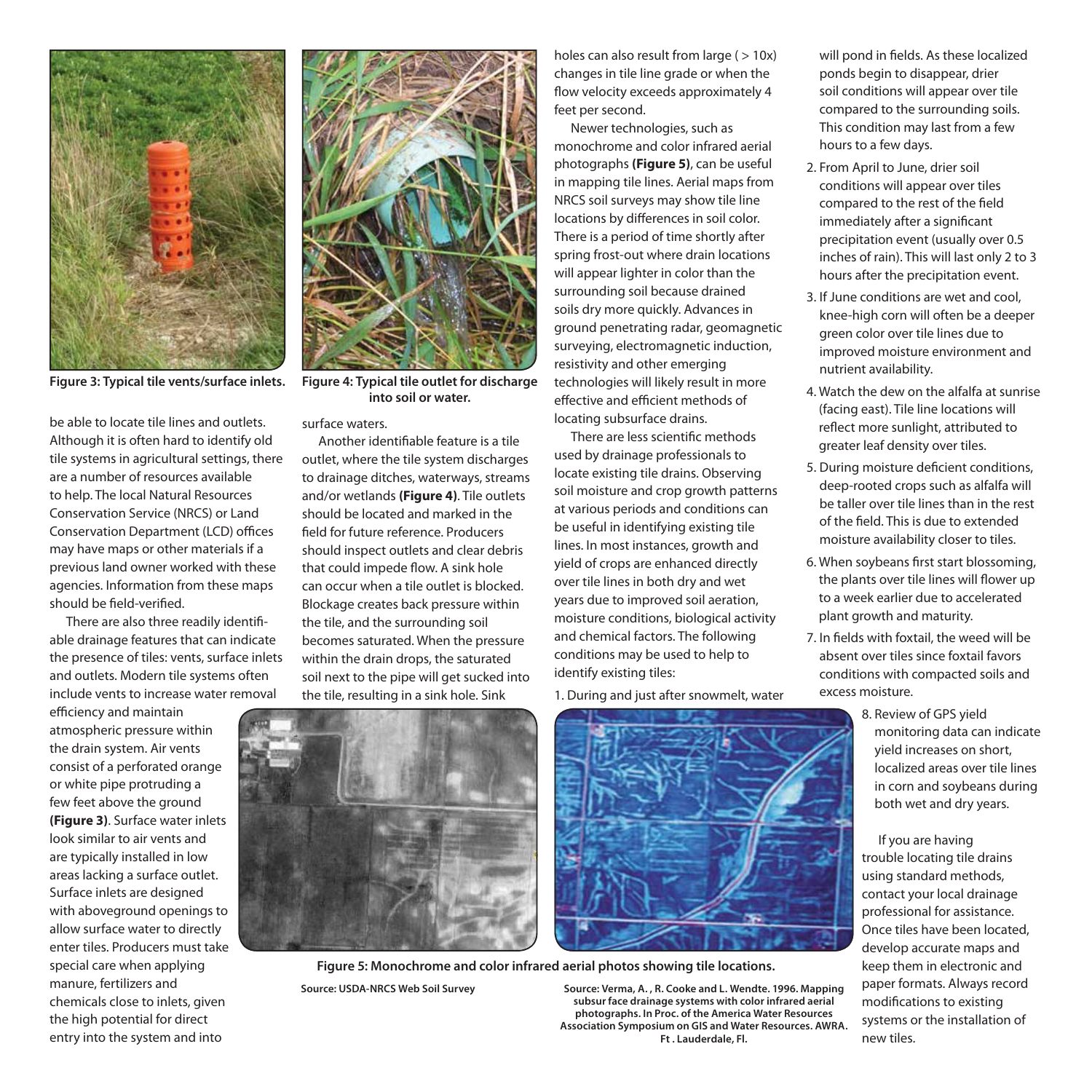

**Figure 1: Tile outlet with a rodent guard.**

Tile drains play an important role in Wisconsin's agricultural production systems. Drains alleviate saturated soil conditions, maintaining optimal root zone moisture for plant growth. Saturated soils can kill or damage crops by depriving roots of oxygen. Saturated soils also delay field access and can increase soil compaction if fields are worked. Water-logged soils can cause denitrification, the process where soil bacteria convert nitrate to nitrogen gas, thereby decreasing available nitrogen for plants. Regular maintenance of tile drains is an important management practice to ensure agricultural productivity on tile-drained land in Wisconsin.

"Tile drainage systems should be inspected annually, preferably at peak flow times that typically occur during spring melt and after heavy rainfall events."

#### **Maintaining tile Drains**

Tile drainage systems should be inspected annually, preferably at peak flow times that typically occur during spring melt and after heavy rainfall events. Inspection should include checking outlet pipes to ensure that rodent guards are in place and working properly **(Figure 1**). Rodent guards prevent nests and debris introduced by rodents from plugging tile outlets. A tile

## **Maintaining Tile Drainage Systems**

outlet with a rodent guard can be quickly cleaned by sliding your hand inside the pipe under the guard and removing any trapped material. Tile outlets should also be inspected for excessive erosion and broken or crushed pipe. A good indicator of tile drain performance is a change in field moisture conditions, such as when traditionally well-drained areas exhibit prolonged periods of wetness. In this case the tile line should be inspected for a possible mid-field blockage and to verify that an adequate outlet (i.e. conveyance and capacity) exists.

Ongoing maintenance of fields and waterways with tile systems should include visual observations for animal burrows, tile blow-outs or sink holes. These features range in size from a few inches to several feet and can be hard to find. The direct pathways created by these features can result in large amounts of sediment, debris, manure, fertilizer or chemicals entering tiles. Blowouts result from excessively high flow velocity or pressure inside the tile, causing it to crack or burst. Blowouts are common at tile junctions, fittings or weak spots. Blowouts will often create a sink hole when the surrounding material is drawn into the tile and transported down-stream **(Figure 3)**. During high flow periods, water rises and falls within the sink hole. During low and no flow periods, the sink hole is empty. **(Figure 2)**. Blowouts should be

repaired promptly by knowledgeable individuals. Improper repairs and quick fixes can result in on-going problems with blockages. Always contact Digger's Hotline, 1-800-242-8511, prior to excavation for tile repairs.

The most essential requirement for any drain system is an unobstructed and properly installed outlet. Drain tiles typically discharge into open ditch systems, which eventually flow into larger bodies of water, such as streams and rivers. The tile outlet to a ditch should be located approximately one foot above the normal ditch water level, allowing water to fall freely into the ditch to prevent erosion of the stream bank. Drainage ditches should be regularly inspected for excessive vegetation growth, erosion and sediment accumulation, and maintenance should be conducted as needed. Maintenance typically includes removal of trees, brush and other debris from the drainage ditch. Other maintenance practices, such as sediment excavation, will occur less frequently. Prior to conducting maintenance of larger drainage ditches, determine if the ditch in question is part of the public drainage system or drainage district (Wis. Stat. Chapter 88). Should this be the case, any maintenance must be approved and may be paid for by the drainage district board. For assistance in determining if a ditch is part of a drainage district,

contact the State Drainage Engineer at the WI Department of Agriculture, Trade and Consumer Protection. Due to the potential for tile systems to drain protected wetlands, several regulatory agencies have jurisdiction over drainage projects (tile and ditch maintenance). Agencies to contact prior to construction include your county planning and zoning department, the local WI Department of Natural Resources and the USDA–Natural Resources Conservation Service (NRCS) field offices. Violation of wetland conservation laws can result in enforcement action. In the case of NRCS, violations can result in ineligibility for USDA programs.

Another important issue effecting tile performance is iron ochre growth. Iron ochre is a red, yellow or tan gelatinous material that adheres to drain wall openings or forms around the outside of the buried portion of the drain tile and obstructs flow. Ochre is a filamentous bacterial slime composed of organic masses and iron oxides formed by specific types of bacteria whose growth is supported by the presence of soluble (ferrous) iron in ground water. Iron ochre formation is most common in sandy and organic muck soils (Ford and Harmon, 1993). Alternately wet and dry soils, such as those under irrigation, are also susceptible to ochre formation. Soluble iron forms in soils under anoxic (nonoxygenated) conditions, which can occur





**Figure 2: Sinkholes caused by tile blowout.**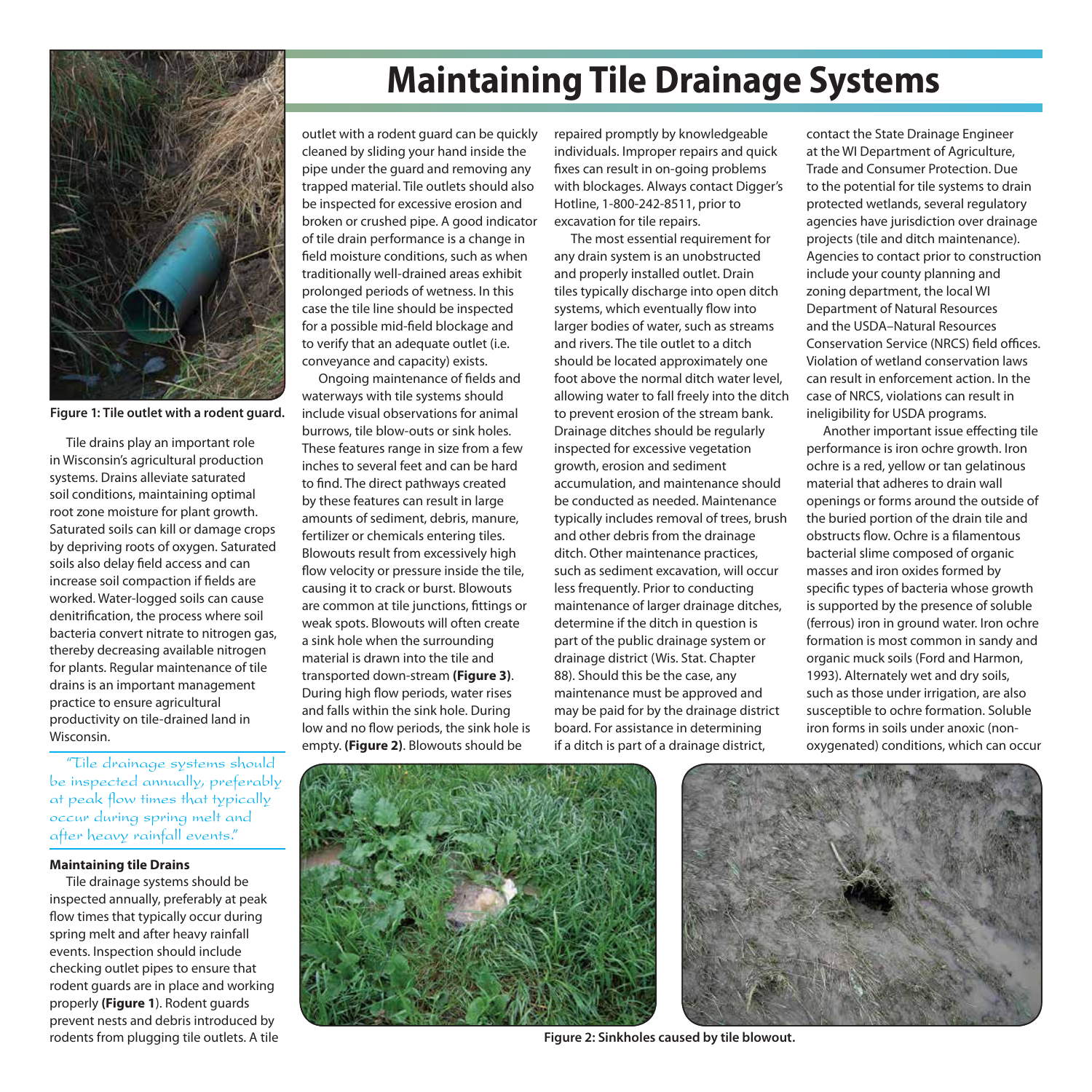**Weak point in tile drain**







**Figure 3: Sequence of steps forming a sinkhole from a tile blowout.**

under flooding and high water tables. Since subsurface drain outlets are typically open to the atmosphere, soils around drains are aerobic (contain oxygen) at low levels. As groundwater enters the aerobic zone in and around the drain, solid iron precipitation occurs, creating optimal conditions for ochre growth. Ongoing maintenance is the only economical option for controlling iron ochre formation. If iron ochre has formed on plastic drain tiles, high and low pressure water jet cleaning is the most cost-effective management option. Higher pressure (> 400 psi) can be used with larger drain tile perforations or when drains are enveloped in gravel. Lower pressure (< 400 psi) should be used in sandy soils, when drain tile perforations are small, or when a synthetic sock is used to envelop the tile (Ford and Harmon, 1993).



**Figure 4: Typical tile drainage system components.**

#### **Modifying or installing new tile drainage systems**

NRCS standard practices (NRCS Code 606) should be followed when designing, modifying or installing tile drainage systems (NRCS, 2002). A detailed installation plan should be developed addressing specific drainage needs. Preparation of this plan requires assistance from knowledgeable individuals, such as an engineer or experienced tile installer, and should consider crop and soil types as well as site topography. A sub-surface drain system is composed of lateral, sub-main and main line piping. Laterals are the initial collectors



**Figure 5: Tile vent installed at field edge.**

of excess water from the soil. Several laterals convey flow to a main or sub-main. A sub-main carries flow to a main line that typically drains to the outlet **(Figure 4)**. When enlarging lines or adding new laterals to existing drainage systems, be certain main lines are adequately sized to accommodate the additional flow, thus avoiding back pressure and blowouts. Air vent installation is recommended to maintain atmospheric pressure through out the system. This allows for maximum flow capacity and relief from back pressure conditions.

Tile system vents are open at the ground surface in order to expose the system to the atmosphere **(Figure 5)**. Vents should protrude above the

ground approximately one foot to minimize clogging. They are commonly placed in low traffic areas (e.g. along fence rows), making them difficult to locate. If your system has vents they should be located, mapped, inspected and cleared of obstructions. Some (typically older) tile systems may not have vents. Tile flow rates and water level inspection can be conducted through a vent opening with a flashlight. Also note that because tiles lines located within 80 feet of trees may have flow obstructed by tree roots entering the line, tiled waterways and buffers should be kept clear of trees.

Good record keeping is an essential part of any drainage maintenance program. The

location of tile lines, vents, surface inlets and outfalls is critical for troubleshooting and design modifications. Modern GPS technology has become an indispensable tool for mapping tile lines. Tile system mapping should be conducted when new tiles are installed and whenever information becomes available for existing systems (e.g. during routine maintenance). Tile location records should be stored in a safe, readily accessible location.

#### **Summary**

Functioning tile drains are essential to crop productivity and water quality in some parts of Wisconsin. Important actions to take when inspecting your tile drain system include:

- $\vee$  Clear obstructions from tile drain outlets
- $\vee$  Install rodent guards
- $\vee$  Monitor drains at times of peak outflow
- $\vee$  Repair animal burrows, blowouts and sink holes immediately
- $\checkmark$  Properly install tile outlets above drainage ditches
- ✔ Properly maintain drainage ditches
- $\vee$  Inspect tiles for occurrence of iron ochre
- $\checkmark$  Follow the rules when modifying tile lines
- $\mathcal V$  Make sure main lines can handle additional lateral drains
- $\vee$  Ensure proper functioning of air vents
- $\boldsymbol{\nu}$  Maintain good records of vent and outlet locations, conditions and performance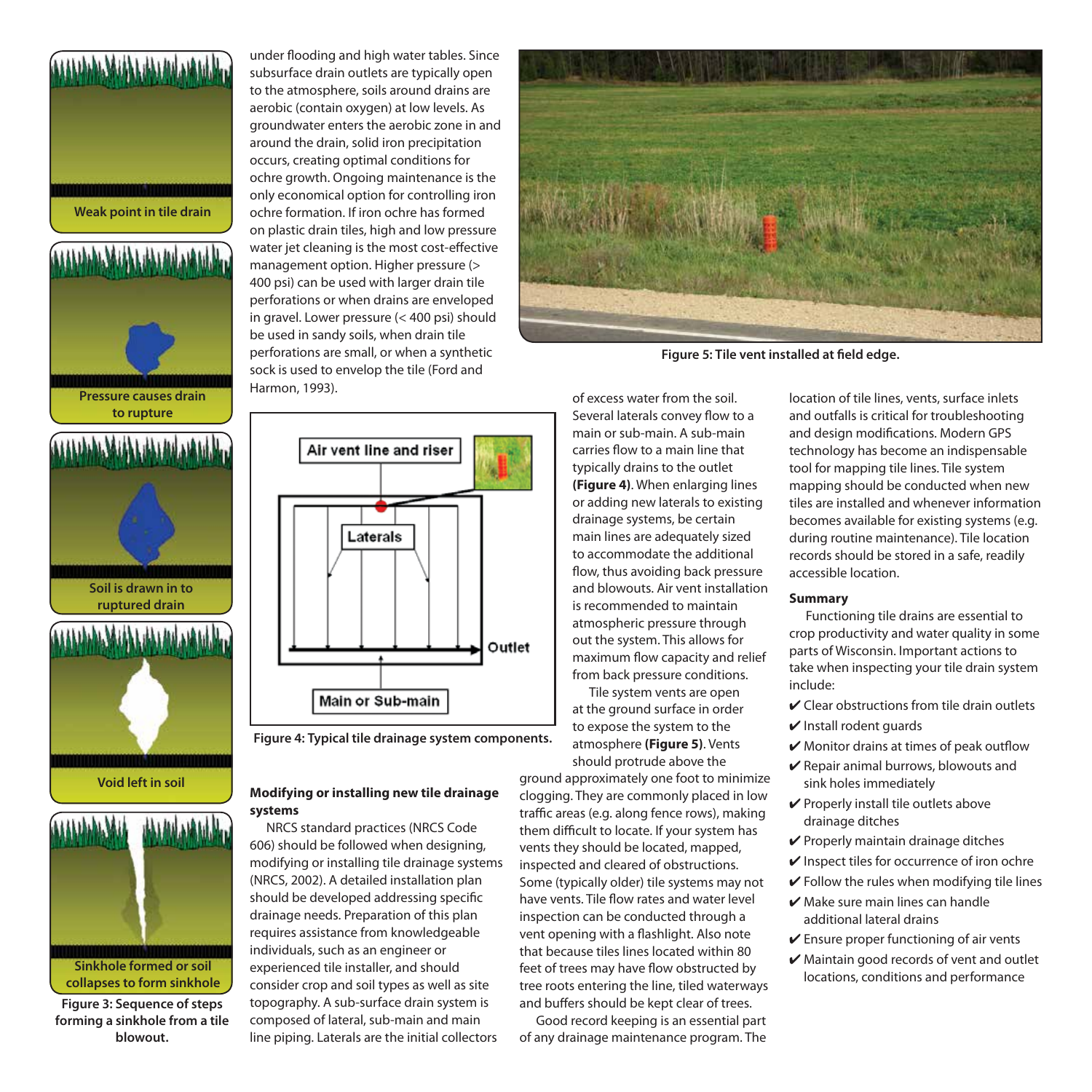## **Managing Tile-Drained Landscapes to Prevent Nutrient Loss**

Tile drainage of agricultural land has the ability to improve yields and reduce surface runoff and erosion losses. However, with a reduction in surface runoff, more water infiltrates the soil and percolates through the soil profile. This is of particular importance to farmers, as this water can also transport essential plant nutrients, specifically nitrogen and phosphorus, out of the root zone. Once nutrients reach the tile drain, they are directly transported to surface waters.

Tile-drained agricultural land must be well-managed to reduce the loss of nutrients to surface waters. Nutrient management practices must be carefully followed to minimize the risk of nutrient loss and to maximize fertilizer use efficiency. Additional considerations need to be taken with manure applications on tile-drained land to both minimize nutrient loss and prevent manure entry into tile drains.

#### **Tile drainage and preferential flow**

One of the key factors in nutrient loss to tile drains is preferential flow through the soil profile, which is also referred to as macropore flow. Preferential flow paths are direct conduits from the soil surface to deeper depths in the soil profile. Preferential flow paths are formed by earthworm burrows, decayed root channels, shrinkage cracks, and the structural porosity of the soil. As water percolates through the soil, it travels through preferential flow paths and rapidly transports soluble nutrients below the root zone. As observed with methylene blue dye applied to the surface of the soil in **figure 1**, the dye moved through the soil using a combination of preferential flow paths. Most of the dye entered the soil through shrinkage cracks in the soil surface, then moved laterally along the plow layer and finally moved deeper in the soil profile through earthworm burrows. Water and nutrient transport through the soil matrix is much slower than through macropores. **Figure 1** clearly illustrates that unknown subsurface soil conditions are a main cause of nutrient leaching losses.

The development of preferential flow paths in soil varies significantly with soil type and management. Long-term no-till typically results in increased macropore development as a result of lack of tillage to disrupt preferential flow paths. Soils with higher clay content often develop large shrinkage cracks that occur as soil dries and that can go deep into the soil profile. Nutrients and organic material can be transported rapidly through these shrinkage cracks. For example, plant debris has been observed in well-



**Figure 1. Methylene blue dye flowing through preferential flow paths in the soil (Shipitalo et al., 2004)**

developed shrinkage cracks down to 17 feet in Fond du Lac County (Fred Madison, personal communication).

Earthworm activity results in considerable macropore development in soil, and earthworm activity tends to be greater in no-till fields than in fields that are annually tilled. Several studies have shown that earthworm populations in no-till fields were approximately twice that of tilled fields (Kladivko et al., 1997; Kemper et al., 2011). The area over tile drains also creates a prime habitat for earthworms because this area is less frequently saturated. Earthworm populations over tile lines can be double of those between tile lines (Shipitalo et al., 2004). This is important because earthworm burrows that exist within two feet of a tile drain cause direct drainage from the burrow to the tile outlet (Smetler, 2005).

#### **Manure management**

When applying manure on tiledrained landscapes, additional pre-



**Figure 2. Knife injection and horizontal sweep injection can transmit manure to tile drains if done incorrectly in tile drained landscapes**

cautions are needed because of the presence of preferential flow paths which can lead to direct transport of manure to tile drains. The application method, specifically for liquid manure, can have a large effect on the potential to transmit manure to tile drains. The key to preventing applied manure from leaching is to disrupt the macropores around and below the application area.

Although manure transmission can occur with all application methods (e.g., irrigation, surface spreading, and subsurface injections), the two application methods that have the highest potential to lead to leaching of nutrients via preferential flow are knife injection and application using horizontal sweeps. For each of these application methods, there are specific conditions that lead to the high risk of manure leaching. Knife injection can be problematic if sufficient tillage is not performed before application. As shown in **figure 2**, as the knife passes through the soil, it leaves a column of manure behind the knife. If sufficient tillage has not been performed prior to injection, the fluid pressure forces the manure down earthworm burrows, shrinkage cracks, or other preferential flow paths. Tillage and the resulting breakup of macropores decrease the likelihood that the applied manure will leach.

Similarly, horizontal sweep injection

can be problematic if sweeps are placed too close together or if the implement is pulled through the soil too rapidly. This results in lifting the soil above the sweep, filling the void with manure. As the weight of the soil comes down on the manure, it may be forced into preferential flow paths and eventually into the tile drains (figure 2). Increasing the spacing distance between knife and sweep injectors increases the loading of manure in a localized area near the injection zone. For example, an 8,000 gallon/acre application made using a horizontal sweep injection toolbar with 10-inch sweeps and 30-inch spacing would result in an effective rate of 24,000 gallon/acre in the area above the sweep **(figure 2)**. The soil loading in the localized application area would be three times larger than a uniformly distributed load. Localized soil loading for knife injection is typically higher than the example used. Emerging technologies for manure injection may disrupt preferential flow pathways and reduce the potential for nutrient leaching.

The consistency and rate of liquid manure applications also factor into the potential for manure transport into tile drains. Manure consisting of greater than 5% solids has enough particulate matter to decrease the probability of preferential flow. Application of manure containing less than 2% solids has a high probability of moving via preferential flow and has been observed in fields (Frank Gibbs, personal communication). The higher the application rate, the greater the volume of water that is added to the soil, thus increasing the potential risk to transmit manure to tile drains. An application of 13,000 gallons of liquid manure per acre has the same amount of water applied to the soil as a half-inch rainfall event.

Soil moisture is an important factor in the potential to transmit manure to tile drains. Both high and low soil moisture can greatly increase this potential. When soils are near saturation, additional water added by liquid manure applications can initiate tile flow, thus facilitating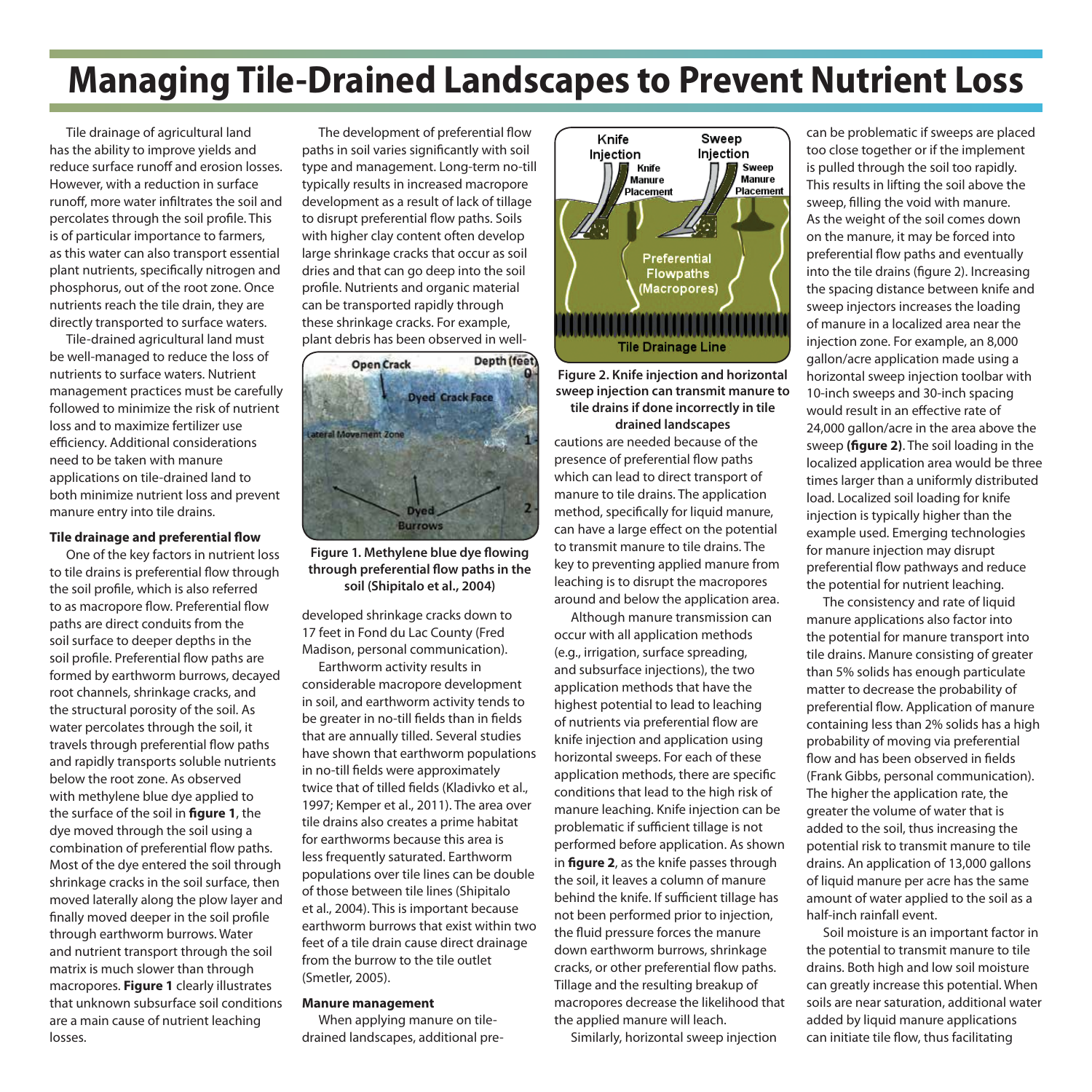

**Figure 3. Cracks in clay soils with high shrink swell capacity.**

manure entry into tile drains. In general, liquid manure should not be applied to tile-drained cropland if the drains are flowing. However, the University of Wisconsin Discovery Farms Program has monitored tile outlets that have flowed up to 365 days a year. Tile drains with continual flow indicate that the tile drain is placed below the water table and is actively transporting groundwater. In these situations, there are times when the tile flow is not exporting surface water and surface hydrology is uncoupled from the tile flow. Therefore, it is important for producers to know their tile system characteristics and evaluate soil moisture levels prior to application. Additionally, avoid manure applications when rainfall is predicted, especially when soil moisture levels are elevated because manure transmission to tile drains has occurred days to weeks after application. Research in Ohio identified manure applications to high moisture content soils or heavy rainfall after manure application as the most common factors contributing to manure entry into tile drains (Hoorman and Shipitalo, 2006).

Alternatively, high clay content soils with shrink-swell capacity (figure 3) will have an elevated potential to transmit manure when soil moisture is low. As previously mentioned, these cracks can go deep into the soil during droughty periods. If feasible, pre-tillage (tillage conducted immediately before a manure application) should be performed to disrupt cracks and other macropores. If manure applications are to be made to growing crops or no-till land during low soil moisture conditions, decrease the initial application rate to add moisture

#### to the soil and facilitate closing of the cracks.

"Proper management of crop nutrients on tile drained landscapes is the key to reducing nutrient loss and maximizing nitrogen use efficiency.""

#### **Best management practices on tiledrained agricultural land**

There are a variety of best management practices customizable to fit individual cropping systems and various tile-drained landscapes. We have identified twelve key elements that will lead to proper nutrient management on tile-drained land and thus minimize the potential to transmit manure to tile drains.

- ✔ **Understand and locate tile drainage system features:** A working knowledge of tile drainage systems and identification of tile outlets, surface inlets, vents, and other components of tile drainage systems can reduce the potential of inadvertent entry of manure, pesticides, fertilizer, and other soil amendments into the tile. Further information can be found in Tile Drainage in Wisconsin: Understanding and Locating Tile Drainage Systems (Ruark et al., 2009).
- ✔ **Maintain tile drainage systems:**  Proper inspection and maintenance of tile drainage systems ensures that the tile system is functioning properly and reduces the potential of inadvertent entry of manure, pesticides, fertilizer, and other soil amendments into tile drainage systems. Annual inspections should be performed to identify tile blowouts and outlet blockages. Further information can be found in Tile Drainage in Wisconsin: Maintaining Tile Drainage Systems (Panuska et al., 2009).
- ✔ **Assess soil conditions prior to liquid manure applications:**  Both high and low soil moisture contents can be problematic for liquid manure applications to tiledrained land. Flowing tiles are often a good indicator of high soil moisture conditions and well-developed soil surface cracks are an indicator of low soil moisture conditions in clay

soils with high shrink-swell capacity. Manure applications should be avoided during high soil moisture conditions. If manure applications are made during dry soil conditions with surface cracks apparent in the soil, either utilize pre-tillage before application or reduce initial application rate to slowly add moisture to the soil to facilitate closing of the cracks.

- ✔ **Review forecasted weather prior to liquid manure applications:** Avoid applications when rainfall is predicted to occur after application. Soil moisture levels are increased by liquid manure applications, and subsequent rainfall can result in tile flow and release of manure to tile drains. Also avoid applications soon after rainfall events because soil moisture levels are typically elevated.
- ✔ **Monitor tile outlets when applying liquid manure:** Tiles should be monitored before, during, and after liquid manure applications for potential discharge of manure. Tiles flowing before applications are an indication of high soil moisture conditions, in most circumstances, and applications should be avoided. Monitor during applications because water from the liquid manure increases soil moisture content and can result in a flow event. Tile outlets should also be monitored up to a few weeks after application, especially after subsequent precipitation that may cause tile flow.
- ✔ **Restrict tile discharge prior to manure application if able:** If water level control structures are installed in tile systems, insert stoplogs (devices inserted to control water level) to prevent flow from tile drains before application. Subsequent to application, remove stoplogs and check for flow. If flow is present after application, reinsert stoplogs to prevent discharge. Stoplogs should also be reinserted if a large rainfall is predicted to occur within a few weeks of application. Tile plugs can also be used in systems without water level control structures, but they have been shown to fail 50% of the time (Hoorman and Shipitalo, 2006).
- ✔ **Use tillage to break up preferential flow paths prior to or concurrent with application:** Pre-tillage for surface and injected liquid manure applications or application methods that concurrently disrupt preferential flow paths below the manure injection depth should be utilized to prevent manure entry to tile drains. Soils should be tilled at least three inches below the injection depth to adequately disrupt preferential flow paths.
- ✔ **Take precautions when surface applying liquid manure to no-till or perennial crops:** Preferential flow paths are more developed in no-till systems and in later years of perennial crops. Split applications or reduced rates should be considered for liquid manure applications. Additionally, manure can be transported along growing or decayed roots of deep tap root crops like alfalfa.
- ✔ **Ensure precautions are taken for manure and pesticide applications in fields with surface tile inlets:** Surface inlets are commonly used in fields with closed depressions without a surface outlet. Extra precautions need to be taken in proximity of surface tile inlets because they are a direct conduit to tile drainage systems. Check state and local setback requirements for surface tile inlets before applying manure and pesticides.
- ✔ **Use best management practices for fertilizer and manure management:**  This includes applying nutrients based on A2809 guidelines (Laboski and Peters, 2012), delaying or splitting nitrogen fertilizer applications, and waiting to apply manure or anhydrous ammonia in the fall until soil temperatures are less than 50°F. If applications are necessary when soil temperatures are above 50°F, use nitrification inhibitors. Research in Indiana has shown that alternating the timing of liquid manure application from fall to spring can reduce nitrate leaching by 30% and that spring application of manure results in nitrate leaching losses similar to spring fertilizer applications (Hernandez-Ramirez et al., 2011).